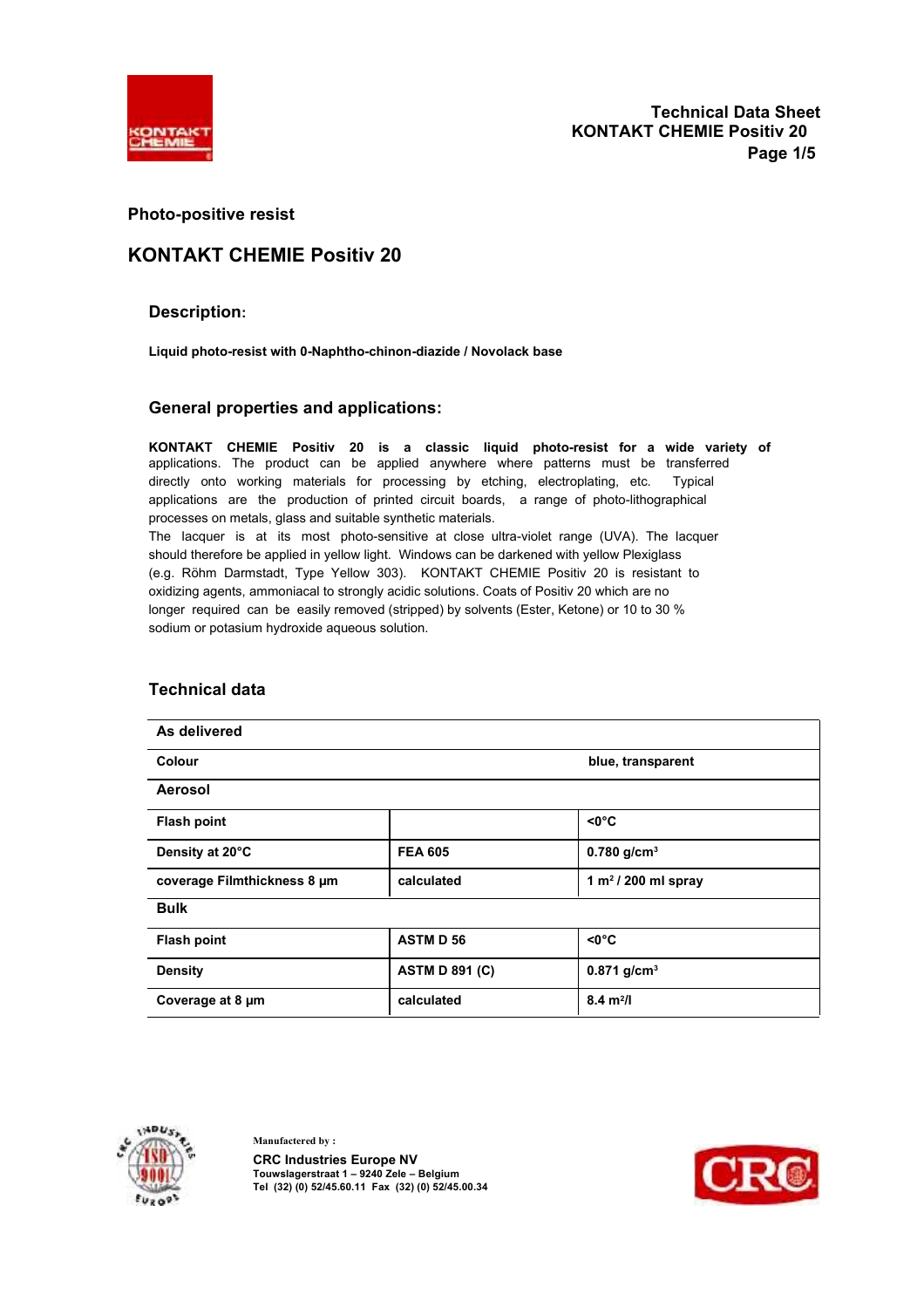

|                                                                            | Properties of the lacquer coating |                                                                                                                                               |                                                                             |
|----------------------------------------------------------------------------|-----------------------------------|-----------------------------------------------------------------------------------------------------------------------------------------------|-----------------------------------------------------------------------------|
|                                                                            |                                   |                                                                                                                                               |                                                                             |
| Maximum spectral photo-sensitivity<br><b>Typical thickness recommended</b> |                                   |                                                                                                                                               | UVA, 340 nm to 420 nm<br>$6 \mu m$ to $8 \mu m$                             |
|                                                                            | $20^{\circ}$ C                    |                                                                                                                                               | 24 h                                                                        |
| Drying time                                                                | $70^{\circ}$ C                    | Recommended, IR or<br>circulating air dryer, special<br>care must be taken!                                                                   | $15$ min                                                                    |
| <b>Developer</b>                                                           |                                   | With correct lighting and<br>film thickness of the<br>coating.<br>Developing time approx. 1<br>min. at room temperature.                      | Sodium Hydroxide<br>7g / I in water                                         |
|                                                                            | <b>Recommended etching agents</b> |                                                                                                                                               |                                                                             |
| Copper, brass                                                              |                                   | Etching temperature 40°C<br>Bath agitation e.g. by air                                                                                        | Fe(III)CI(35-40%)<br>400 g/l in water                                       |
| <b>Aluminium</b>                                                           |                                   | Room temperature                                                                                                                              | Fe(III)CI (35-40%)<br>200 g/l in water                                      |
| Steel, zinc                                                                |                                   | <b>Follow safety regulations!</b><br>Only to be applied by<br>specialists.                                                                    | <b>HCI (10%)</b>                                                            |
| Silver                                                                     |                                   | Etching temperature 60°C.<br>Follow safety regulations!<br>Only to be applied by<br>specialists! Cure Positiv 20 :<br>20 mins, 160°C to 190°C | HNO3 (65%)                                                                  |
| <b>Glass</b>                                                               |                                   | Room temperature, Follow<br>safety regulations! Only to<br>be applied by specialists!                                                         | Hydrofluoric acid 40%                                                       |
| <b>Plating Processes</b>                                                   |                                   | Check resistance of the<br>Positiv 20 lacquer. If<br>insufficient adhesiveness.<br>cure the lacquer (20 min<br>120°C to 190 °C)               | <b>Ammoniacal to strongly</b><br>acidic solutions                           |
| <b>Stripper</b>                                                            |                                   | Room temperature                                                                                                                              | Solvent:<br>Acetone,<br>Methyl-ethyl-ketone<br>Butyl acetate                |
|                                                                            |                                   | 20°C to 50°C.<br>Pay particular attention to<br>safety notices with highly<br>concentrated alkaline<br>solutions!                             | <b>Aqueous alkaline:</b><br>Sodium hydroxide,<br>50 g/l to 300 g/l in water |
| Storage of coated materials                                                |                                   | Heat and light proof                                                                                                                          | 4 weeks at 25°C                                                             |
| Maximum storage time of<br>KONTAKT CHEMIE Positiv 20                       |                                   | Store at ±10 °C in light<br>proof containers (brown<br>glass bottles)                                                                         | 1,5 year from filling date<br>at max. 25°C                                  |



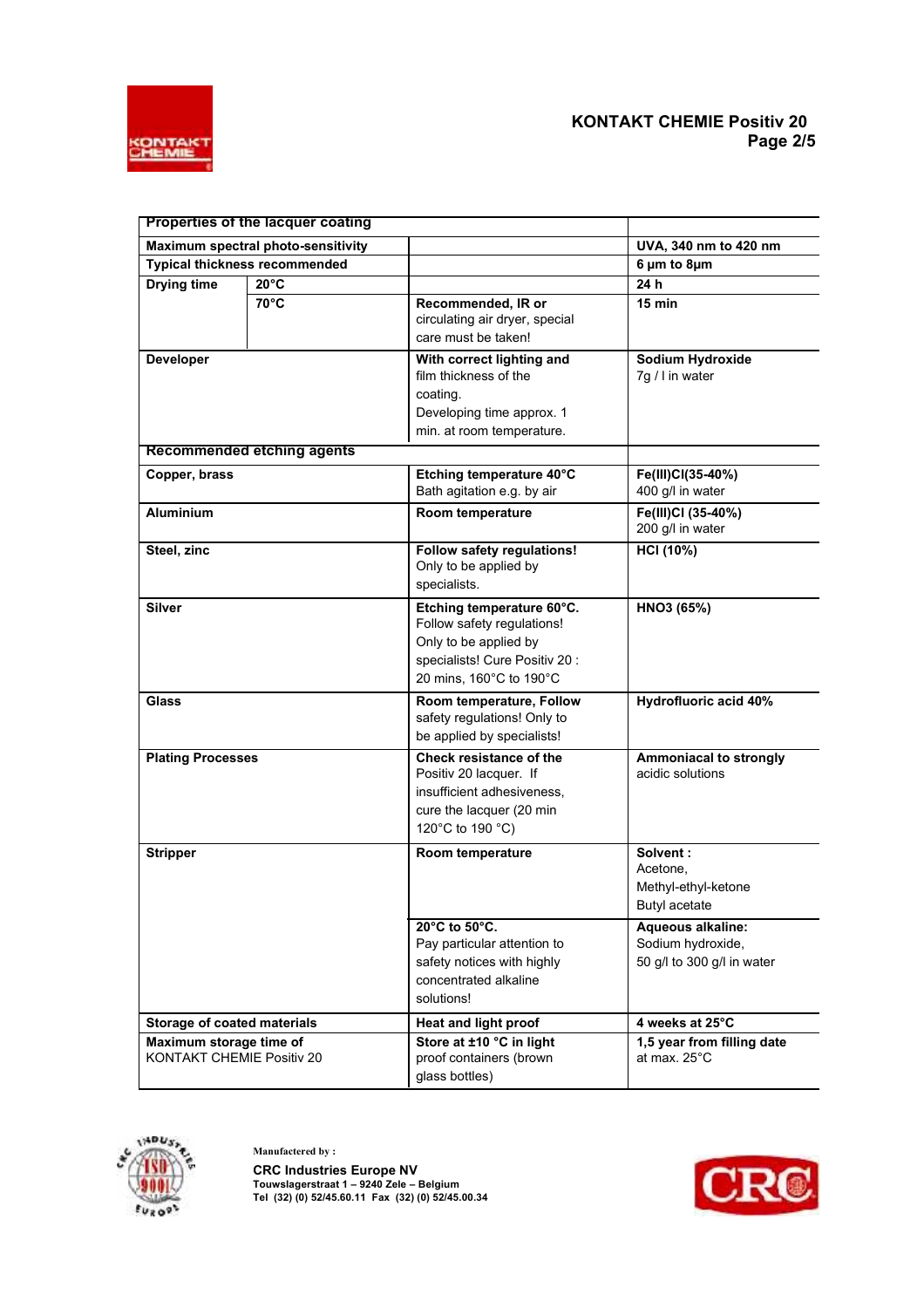**KONTAKT CHEMIE Positiv 20** 



#### **Page 3/5**

#### **Surface preparation:**

Surfaces must be free of grease and oxide. Solvents are only used when dirty, oily stains have to be removed. Otherwise a water-based cleaning process has proved to be the best. When preparing metal surfaces manually, household scouring powders are ideal. To ensure this, clean with a good detergent (Vim, ATA or other powdered cleanser). Rub in the detergent with a moist rag so that it brightens the copper surface, removes any oxides and makes the copper layer completely wettable. This can be checked by running the surface under a tap to make sure that there are no water-repellent areas left. After rinsing the plate thoroughly with water, dry it between sheets of absorbent paper taking extreme care to avoid any fingerprints on the board surface. For large areas use rollers fitted with abrasive pads (e.g. 3M Scotch Brite) and rinse with purified water. Glass should be prepared using commercial glass cleaning agents or chromic acid and rinsed with purified water.

#### **Applying the coat:**

#### **Spray-coating:**

Spray-coating with the aerosol can is the easiest for small production runs. That way there is no risk of the lacquer stocks being contaminated with dust.

Larger areas can be coated with the bulk product using normal spray guns. The diameter of the spray nozzle, the spraying distance and the spray pressure must be determined in trials. The lacquer is applied as delivered. The compressed air must be free from oil and dust. Close the canister lid immediately after removing the Positiv 20.

#### **Dip-coating:**

This kind of coating can only be recommended in exceptional cases, as the Positiv 20 stocks can only be kept sufficiently clean in the bath with considerable cost of time and effort (clean atmosphere). A guideline for the copying speed is approx. 1cm/s to 3 cm/s. For doublesided circuit boards or other highly 3-dimensional structured surfaces, dip-coating is not suitable. Positiv 20 is applied as delivered. The viscosity must be checked constantly, a viscosity cup with a 3 mm opening in accordance with ISO 2431 is suitable. If the flow-out time is greater than (over 10%) the time taken with new Positiv 20, thinners should be added in small quantities. KONTAKT CHEMIE thinner for Urethan 71 is ideal or Acetone. In bigger baths Positiv 20 must be filtered regularly, e.g. through a 10µm candle filter. Glass, high-grade steel or polytetrafluoroethylene are suitable materials for the container. Washers made of butyl rubber are suitable, however their resistance must be tested. Viton and EPDM are not suitable!

#### **Spin Coating:**

Commercial spin coating equipment is used. The desired film thickness is obtained by adjustment of the rotation speed and spinning is to be continued until the coating is sufficiently dried.

#### **Drying:**

After application of the sprayed-on coating, boards must be dried immediately in the dark. If necessary, the coating can be dried at room temperature which will take at least 24 hours. This gives only a sufficient quality for very simple work. If the temperature is too low the adhesive strength of the Positiv 20 coating is reduced and the risk of dust contamination is very high. It is safer to accelerate drying, infra-red drying or drying in a thermostatically controlled oven. Always make sure that all opening are covered and any source of light is shut off. Raise the temperature slowly to 70°C maximum and dry at this temperature for about 20 minutes. Caution: Any drying temperature exceeding 70°C is liable to damage the electrical components on the board! If there are problems with developing, it is a good idea to measure the oven temperature.



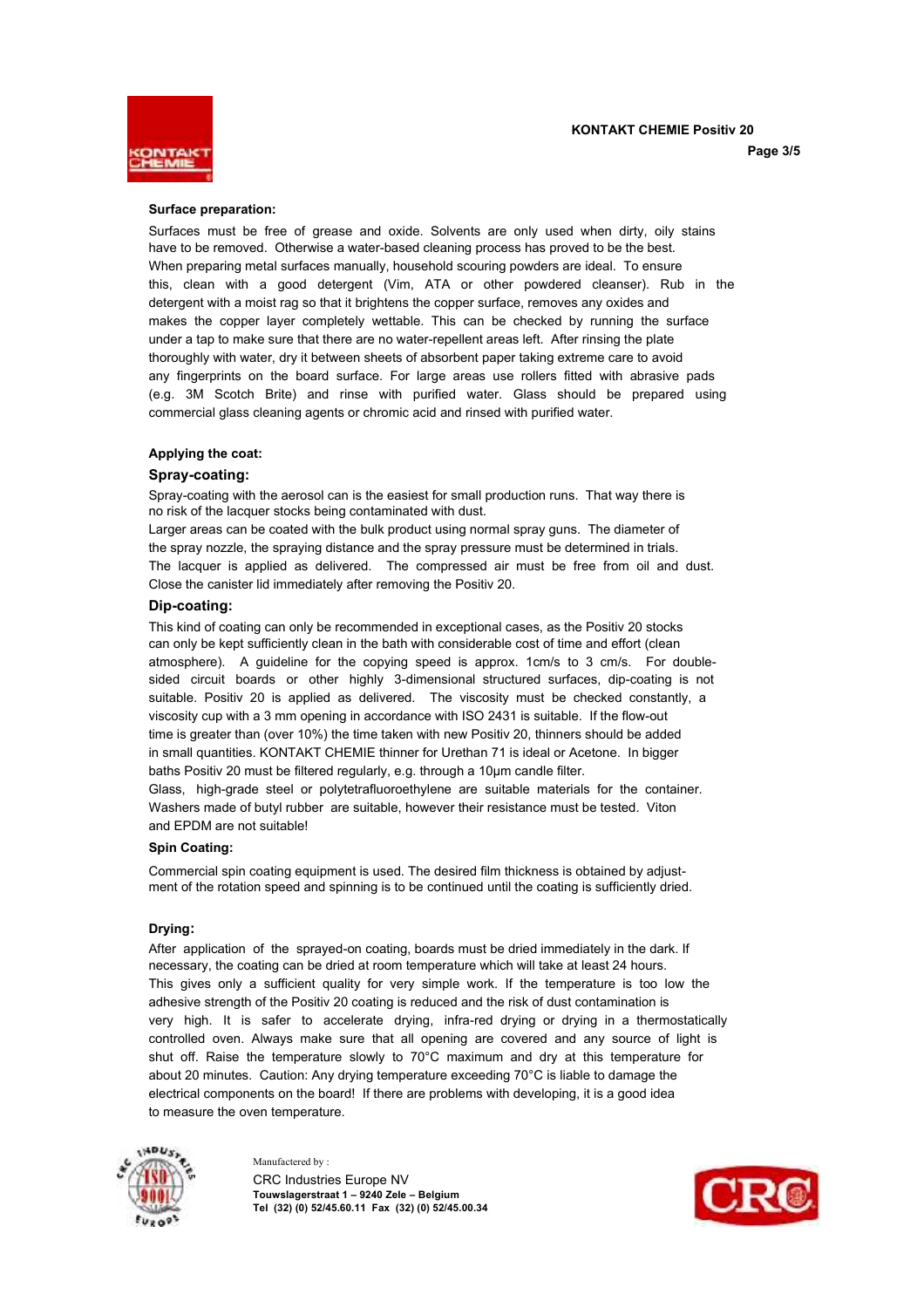

### **KONTAKT CHEMIE Positiv 20 Page 4/5**

### **Exposure:**

**Time required for exposure depends on both the thickness of the film and the intensity of the**  light source. The spectral sensitivity for the Positiv 20 lies within the wavelength range 360 and 410 nm. Vapour lamps using iron or pure mercury are ideal. For small areas (up to 30 x 30 cm2) **lamps of the OSRAM Vitalux type are suitable. If the correct thickness of coat is**  chosen (6µm to 8µm) the developing time will be approx. 60 seconds. Large areas can be exposed by, for example, impure 5kW iron burners type MO 61 Fa. Sylviana. If the exposure strength is 100 mJ/cm<sup>2</sup> the exposure time will be approx. 10 seconds for a film which is 8µm thick.

### **Developing:**

**Developing may not be performed in direct light, dark conditions are preferred. For**  developing, 7 g/l sodium hydroxide in water is used. The developer is applied at room temperature. After a maximum of 2 minutes the image should be fully developed. If not the board is under exposed. Normally the exposed sections of the Positiv 20 coating are removed in the developer, the original copper is clearly visible. The circuits are now outlined in a different colour compared to the copper. Do not leave the plate in the developer for an overlong time, otherwise it will attack the unexposed parts of the Positiv 20 coating. In cases of over-exposure and if the ink drawings are not completely opaque, the image of the circuits will appear for a short time but will eventually be removed by the developer. It is important to assist the developing process by agitating the bath or better by slightly wiping with a lint-free cloth or by spraying with the developer solution. Air movement is not suitable as the sodium hydroxide would be very quickly used up by reaction with carbon dioxide from the air. For this reason the developer should be kept in closed containers after use. After developing, the workpieces are rinsed thoroughly with tap water (rinsing pressure 1.0 bar to 1.5 bar). If work is not going to continue straight away, pieces must be dried immediately. Complete, streak-free developing is the key to perfect etching. With copper etching you can tell if the developing is successful by the fact that the light, shiny surface immediately turns dark.

### **Thermal cure:**

**For easily etched material in typical acidic or ammoniacal etchants no additional**  curing is required. Anyhow for etching of difficult to etch materials (steel or steel alloys) requiring long etching times, an additional thermal cure after developing is recommended**.** This also applies for subsequent plating processes in critical plating baths. Normally a thermal cure of 10 to 30 minutes at 120°C is sufficient, but for difficult to etch metals a thermal cure at 160 to 190 °C is suggested. Very hot cured coats can only be removed mechanically (scourers, brushes).

### **Etching:**

**After development and if necessary curing the Positiv 20 coating is resistant to acid baths of**  ferric chloride, ammonium persulphate, chromic acid and hydrofluoric acid. The latter two are used when etching glass plates using the usual processing methods. For the etching of copper plates we recommend an etching bath of ferric chloride solutions (35-40%) heated to approximately 45°C



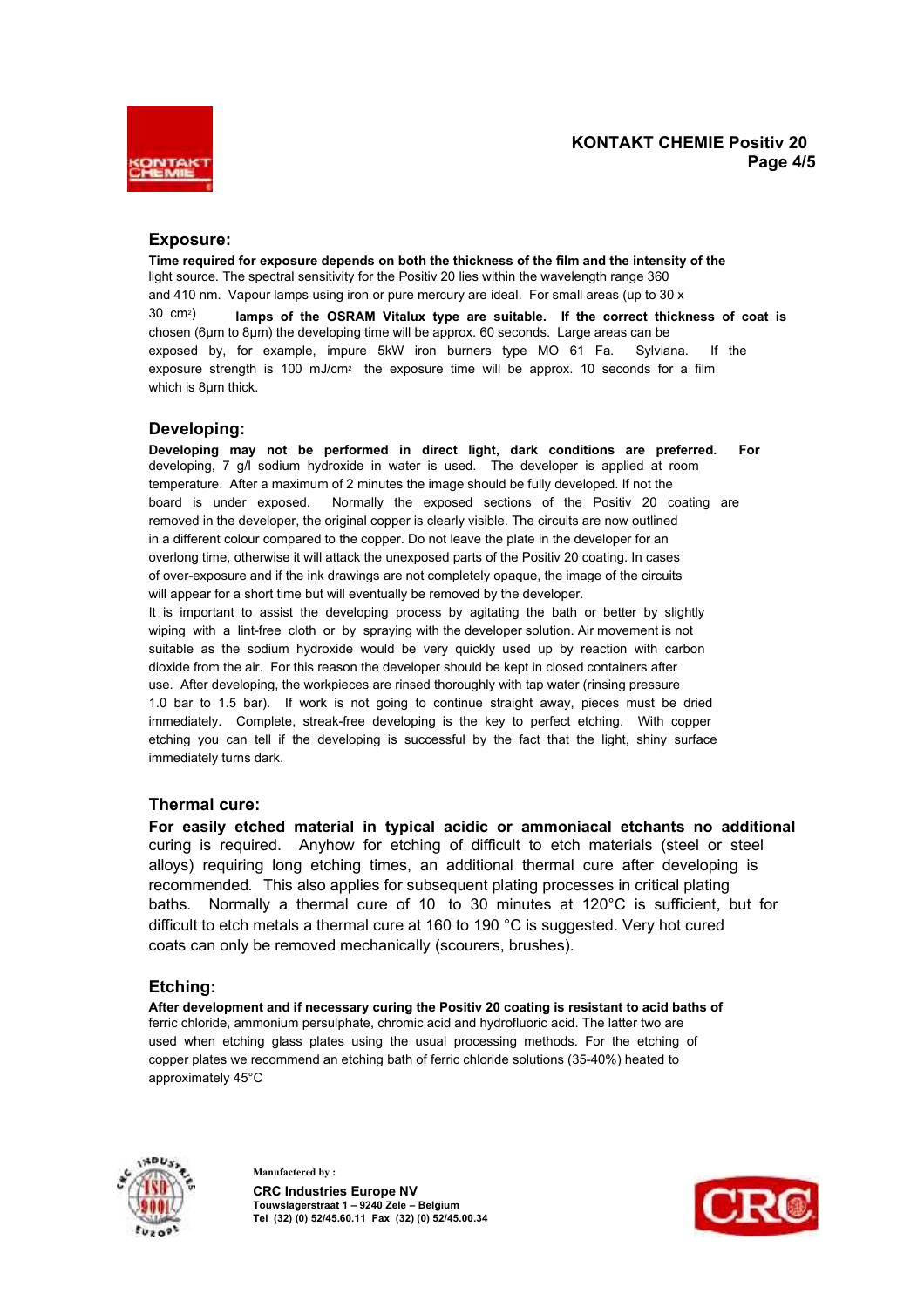

### **KONTAKT CHEMIE Positiv 20 Page 5/5**

### **Stripping of the lacquer**

**When applied in small quantities the Positiv 20 coating can simply be wiped off with a cloth**  soaked in acetone. If cured above 120 °C and for large print runs a solution of 50 g/l to 300 g/l of sodium hydroxide in water, at elevated temperatures, is used. A mechanical aid, spraying or wiping increases the stripping speed. To keep the water level in the stripper topped up, used developer can be added.

Used stripper solutions can be handled in the following way:

Acidify with hydrochloric acid to a pH of 3. The largest portion of the organic material is thereby removed. Leave it standing overnight then decant off or draw off the clear solution. Add sodium hydroxide until the pH of the separated solution reaches 6.5 to 9. In most cases it can then be poured into the drainage system. However, the regulations of the local water authorities must be followed. Dispose of the organic residue as lacquer sludge (waste classification lacquer and paint sludge 55503). Proceed with care when neutralising the solutions! Depending on their concentration levels they can become very hot, so wear safety spectacles.

### **Safety:**

**Avoid skin contact with the Positiv 20 solution, developer and etching solutions. Hydrochloric**  acid should only be used as an etching agent in exceptional circumstances as its vapours are highly corrosive. Metal equipment is attacked very quickly. The hydrofluoric acid needed for glass etching is very dangerous. It may only be used by fully-trained personnel. It is essential to wear protective clothing, rubber gloves and safety spectacles. Rooms to be used for coating must be well ventilated. Used air from the drier and the coating area must be vented outside. Drier and coating installations must be suitable for use with flammable liquids classified as VbF B.

#### **Available**

**Aerosol : 100 ml, 200 ml**  Bulk : 1 l

**These values are not intended to be used as specifications. They are based on what we believe**  reliable. However it is the user's responsibility to determine the suitability. Version number : 20820 03 0401 01



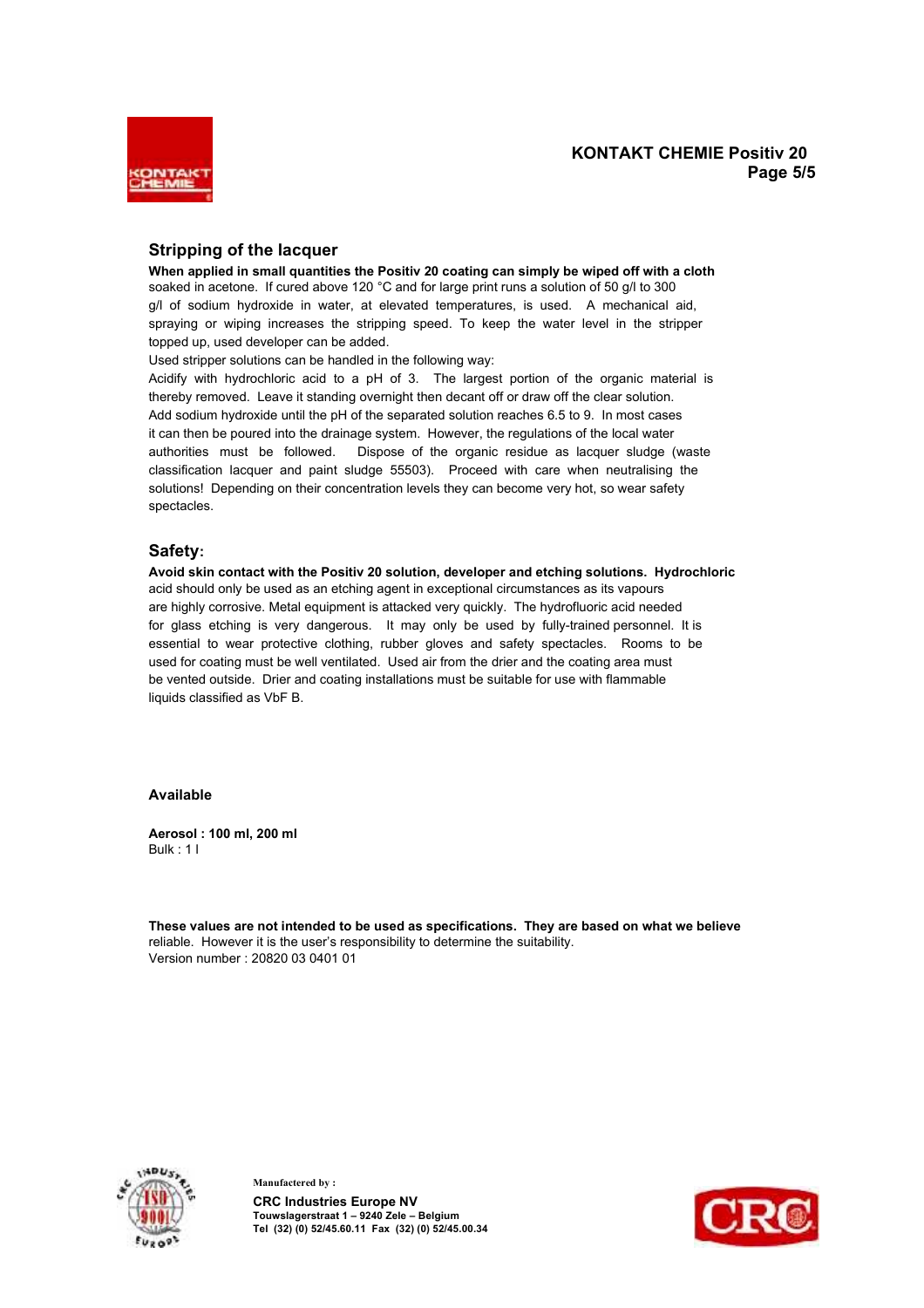strana 1/5

# **1. IDENTIFIKÁCIA LÁTKY A SPOLOČNOSTI**

- 1.1 Identifikácia látky/obchodný názov produktu:
	- **POSITIV 20** sprej
- 1.2 Použitie: fotosenzitívny lak
- 1.3 Identifikácia výrobcu/dovozcu:
- Výrobca: CRC Industries Europe n.v. Touwslagerstraat 1 9240 ZELE Belgium Tel.: (+32)(0)52/456011 Fax: (+32)(0)52/450034 E-mail: hse@crcind.com Dovozca: S.O.S. electronic s.r.o Zádielska 12 040 01 Košice Slovenská republika Tel.: +421 5 6234000-5 Fax: +421 5 6234007 E-mail: info@sos.sk
- 1.4 Núdzové telefónne číslo:

Toxikologické informačné centrum, klinika pracovného lekárstva a toxikológie, Dérerová NsP, Ďumbierská 3, 831 01 Bratislava, tel: 00 421 2 54774166, fax: 00 421 2 54774605

# **2. ZLOŽENIE A INFORMÁCIE O PRÍSADÁCH**

| Nebezpečná prísada              | <b>CAS-nr</b>  | <b>EINECS</b> | $w/w \%$  | symbol                   | $R$ -vety*  |
|---------------------------------|----------------|---------------|-----------|--------------------------|-------------|
| 1-metoxypropán-2-ol             | 107-98-2       | 203-539-1     | $5 - 10$  | $\overline{\phantom{a}}$ | 10          |
| $(2-metoxy-1-metyletyl)-acetát$ | 108-65-6       | 203-603-9     | $5 - 10$  | Xi                       | $10 - 36$   |
| dimetyléter                     | $115 - 10 - 6$ | 204-065-8     | $30 - 60$ | F+                       | 12          |
| Butyl-acetát                    | 123-86-4       | 204-658-1     | $1 - 5$   |                          | 10-66-67    |
| acetón                          | 67-64-1        | 200-662-2     | $30 - 60$ | F. Xi                    | 11-36-66-67 |

*\*kompletný zoznam R-viet spolu s ich znením viď. kap. 15* 

## **3. IDENTIFIKÁCIA RIZÍK**

| Zdravie a bezpečnosť: | R12: Mimoriadne horľavý (hnacia látka DME)<br>R36: Dráždi oči<br>R66: Opakovaná expozícia môže spôsobiť vysušenie alebo<br>popraskanie pokožky<br>R67: Výpary môžu zapríčiniť ospanlivosť a závraty |
|-----------------------|-----------------------------------------------------------------------------------------------------------------------------------------------------------------------------------------------------|
| Životné prostredie:   | ۰                                                                                                                                                                                                   |
| Iné riziká:           | Nádoba je pod tlakom. Chrániť pred slnečným žiarením a teplotami nad                                                                                                                                |

**CRC Industries Europe N.V.** 

Touwslagerstraat 1, 9240 Zele – Belgium Tel (+32) (0) 52 / 45 60 11 – Fax (+32) (0) 52 / 45 00 34 – <u>www.crcind.com</u> Dovozca do SR: S.O.S. electronic s.r.o., Zádielska 12, 040 01 Košice, Tel.: +421 5 6234 000-5, Fax: +421 5 6234 007 www.soselectronic.sk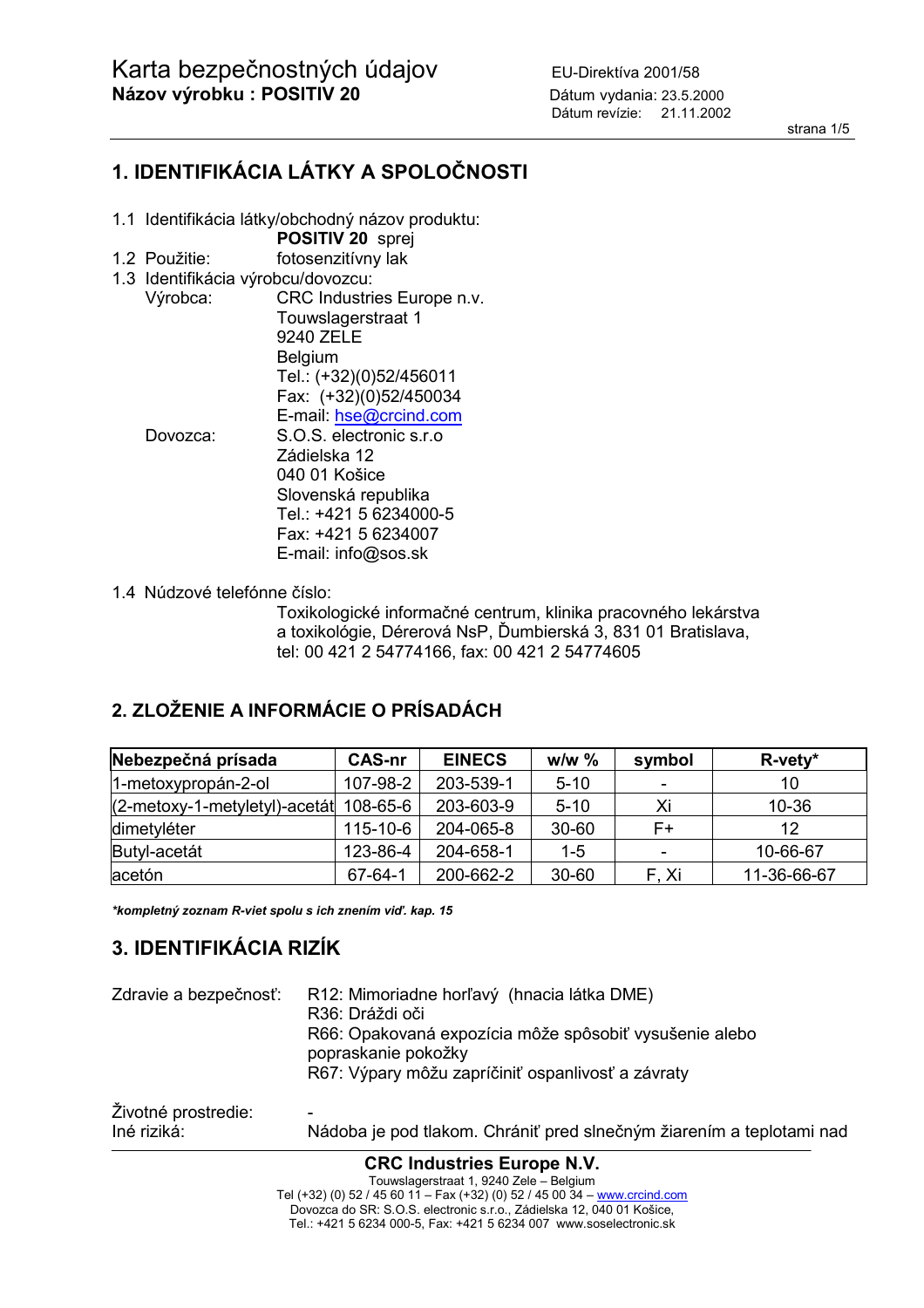50°C.

## **4. OPATRENIA PRVEJ POMOCI**

4.1 Všeobecné pokyny:

Pokiaľ príznaky pretrvávajú, vyhľadajte lekársku pomoc

4.2 Kontakt s očami:

Ihneď vyplachujte intenzívne množstvom vody. Vyhľadajte lekársku pomoc

4.3 Kontakt s pokožkou:

Postihnuté miesto umyte mydlom a vodou. Pokiaľ pretrváva podráždenie pokožky, vyhľadajte lekársku pomoc

4.4 Vdýchnutie:

Premiestnite postihnutého na čerstvý vzduch. V prípade, že sa objavia príznaky postihnutia, vyhľadajte lekársku pomoc

4.5 Pri požití:

Pri náhodnom požití sa nesnažte sa vyvolať zvracanie. Vypláchnite ústa vodou. Vyhľadajte lekársku pomoc.

## **5. PROTIPOŽIARNE OPATRENIA**

- 5.1 Vhodné hasiace prostriedky: pena, oxid uhličitý, suchý prášok
- 5.2 Nevhodné hasiace prostriedky: -
- 5.3 Osobitné riziká explózie: Sprej môže explodovať, ak je zahriaty na teplotu nad 50°C. Pri hasení je nutné chladiť nádobu polievaním studenou vodou. Teplota vzplanutia <0°C
- 5.4 Špeciálny ochranný prístroj pre hasičov: -
- 5.5 Ďalšie údaje: -

# **6. OPATRENIA PRI NÁHODNOM UVOĽNENÍ**

- 6.1 Bezpečnostné opatrenia pre ochranu osôb: Udržujte v bezpečnej vzdialenosti od tepelných zdrojov a zdrojov vznietenia Zabezpečte primerané vetranie Používajte vhodný ochranný odev a rukavice
- 6.2 Bezpečnostné opatrenia pre ochranu životného prostredia: Chráňte pred únikom do verejnej kanalizácie a vodných tokov. Keď znečistená voda kontaminuje drenážne systémy alebo kanalizáciu, okamžite informujte príslušné úrady.
- 6.3 Doporučené metódy čistenia a zneškodnenia: Odstráňte roztok pomocou vhodného inertného materiálu.

# **7. ZAOBCHÁDZANIE A SKLADOVANIE**

7.1 Pokyny pre zaobchádzanie: Používajte len v dobre vetraných priestoroch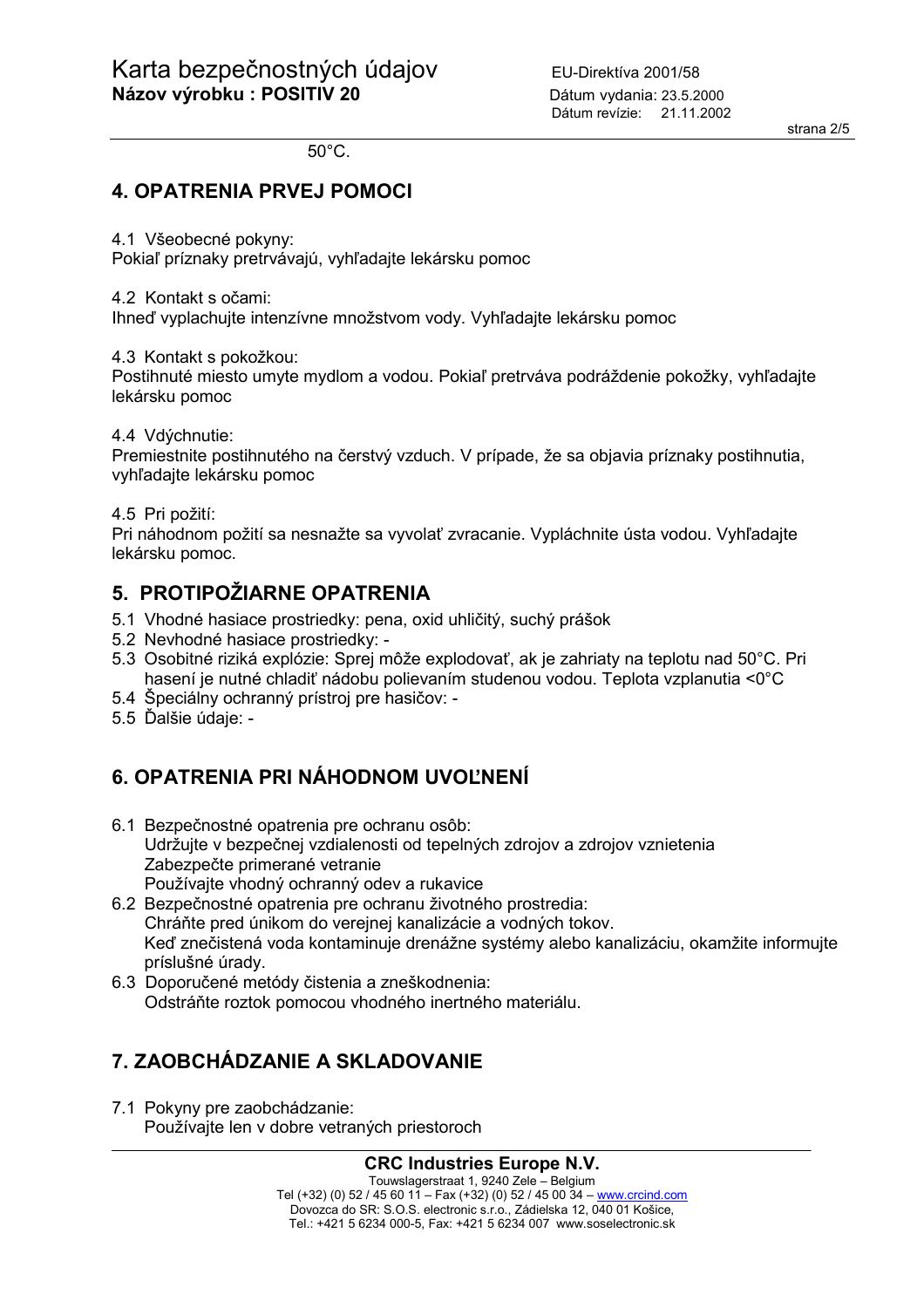strana 3/5

Udržujte v bezpečnej vzdialenosti od tepelných zdrojov a zdrojov vznietenia Nestriekajte do otvoreného ohňa alebo na rozžeravený materiál Použitú plechovku nevhadzujte do ohňa alebo neprepichujte Nevdychujte sprej alebo výpary Vyhýbajte sa kontaktu s pokožkou a očami 7.2 Pokyny pre skladovanie: Nádoba je pod tlakom. Chrániť pred slnečným žiarením a teplotami nad 50°C. Skladujte na studenom, suchom a dobre vetranom mieste.

Uchovávajte mimo zdrojov zapálenia – nefajčiť.

Uchovávajte mimo dosahu detí.

7.3 Osobitné použitie: -

## **8. OSOBNÁ OCHRANA A KONTROLA KONCENTRÁCIE NEBEZPEČNÝCH ZLOŽIEK**

| Nebezpečná zložka             | <b>CAS</b>     | metóda      |            |
|-------------------------------|----------------|-------------|------------|
| 1-metoxypropán-2-ol           | 107-98-2       | TWA         | 100ppm     |
|                               |                | <b>STEL</b> | 150ppm     |
| (2-metoxy-1-metyletyl)-acetát | 108-65-6       | TWA         | 50ppm      |
|                               |                | <b>STEL</b> | 100ppm     |
| dimetyléter                   | $115 - 10 - 6$ | TWA         | $1000$ ppm |
| Acetón                        | 67-64-1        | TWA         | 500ppm     |

8.1 Hodnoty limitov expozície /limity koncentrácie nebezpečných látok:

8.2 Kontrolné opatrenia:

Zabezpečte zodpovedajúce vetranie

Chráňte pred teplom a zdrojmi iskrenia

8.3 Osobné ochranné prostriedky:

Pri práci zabráňte kontaktu rúk a očí s produktom. Pracujte len na miestach, kde je zabezpečené vetranie

8.3.1. Ochrana dýchacieho ústrojenstva:

Pri nedostatočnej ventilácii, používajte vhodný dýchací prístroj. ( Filter typu AX )

8.3.2 Ochrana rúk a pokožky:

Používajte vhodné ochranné rukavice

8.3.3 Ochrana očí:

Používajte ochranné okuliare.

8.4 Ďalšie údaje: -

## **9. FYZIKÁLNE A CHEMICKÉ VLASTNOSTI**

 farba: modrá zápach: ako rozpúšťadlo Teplota topenia ( interval topenia ): <-20°C Relatívna hustota: 0,87 (pri 20°C) pH: neaplikovateľné Rozpustnosť vo vode: čiastočne rozpustné Bod vzplanutia:  $\langle 0^{\circ}$ C (uzavretá nádoba)

Samovznietenie:  $> 200^{\circ}$ C

Vlastnosti: skupenstvo (pri 20°C): kvapalina, hnacie médium – DME

**CRC Industries Europe N.V.**  Touwslagerstraat 1, 9240 Zele – Belgium Tel (+32) (0) 52 / 45 60 11 - Fax (+32) (0) 52 / 45 00 34 - www.crcind.com Dovozca do SR: S.O.S. electronic s.r.o., Zádielska 12, 040 01 Košice, Tel.: +421 5 6234 000-5, Fax: +421 5 6234 007 www.soselectronic.sk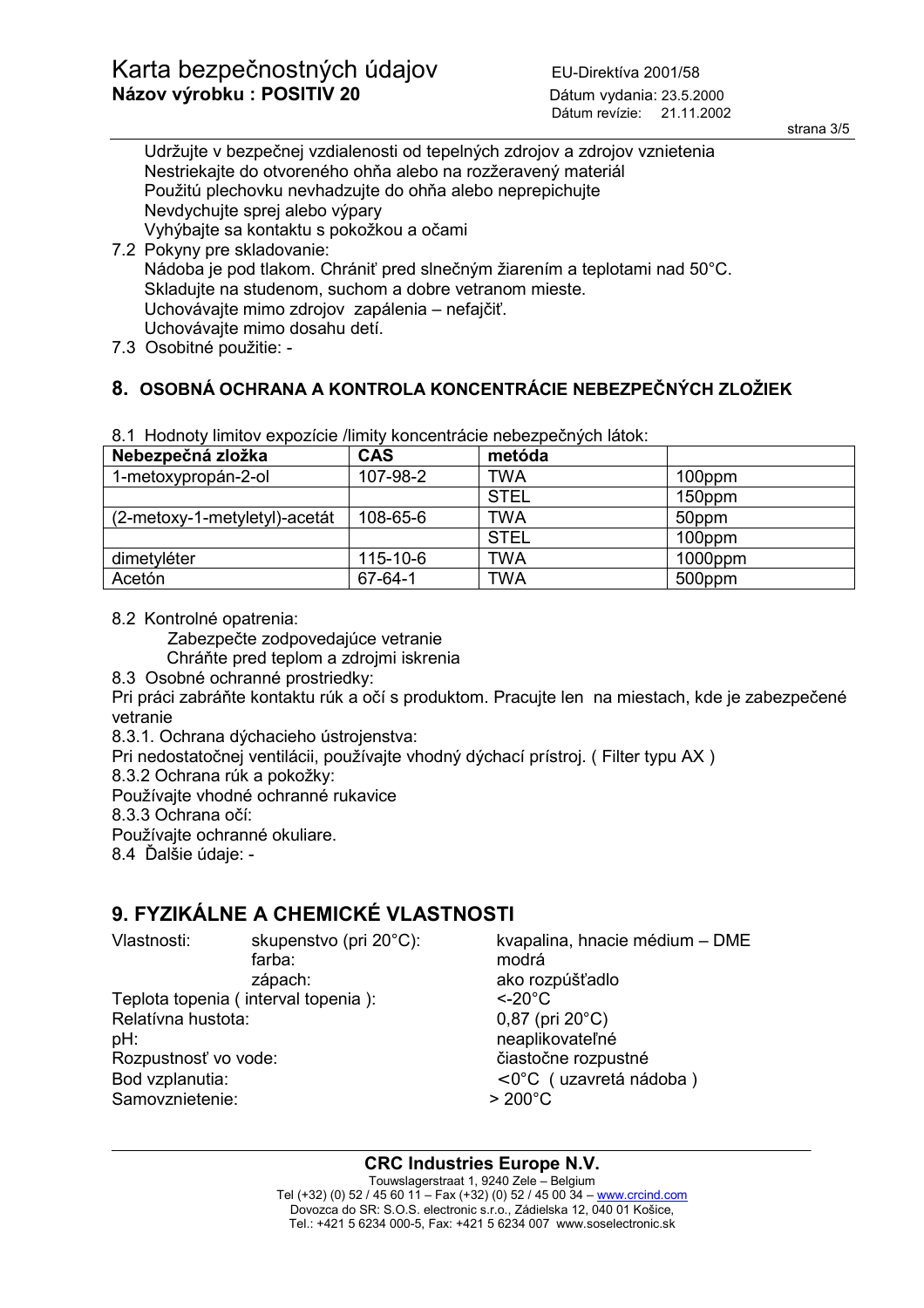strana 4/5

## **10. STABILITA A REAKTIVITA**

Podmienky, pri ktorých je výrobok stabilný: - Podmienky, ktorým je nutné sa vyvarovať: Nádoba je pod tlakom. Chrániť pred slnečným žiarením a teplotami nad 50°C. Látky a materiály, s ktorými nesmie prísť do styku: silné oxidačné činidlá Nebezpečné parciálne zložky: CO, CO2 Ďalšie údaje: -

## **11. TOXIKOLOGICKÉ INFORMÁCIE**

Vdychovanie: Nadmerné množstvo vdychovaných výparov môže spôsobiť nevoľnosť, bolesti hlavy a závraty.

Kontakt s kožou: Opakovaná expozícia môže spôsobiť vysušenie alebo popraskanie pokožky

Kontakt s očami: Dráždi oči

Pri požití: Je nepravdepodobné, že k tomu dôjde. Pri náhodnom požití nevyvolávať zvracanie. Pokiaľ dôjde k zvracaniu, je pravdepodobné vdýchnutie látky do pľúc, čo môže spôsobiť chemický zápal pľúc.

# **12. EKOLOGICKÉ INFORMÁCIE**

Ďalšie škodlivé účinky: Chráňte pred únikom do verejnej kanalizácie a vodných tokov.

## **13. NAKLADANIE S ODPADOM**

Produkt: Nevylievajte do odpadu Materiál a jeho obal musí byť odstránený bezpečným spôsobom. Likvidácia musí byť v súlade s miestnou, štátnou alebo národnou legislatívou.

## **14. INFORMÁCIE O PREPRAVE**

| Cestná/Železničná - ADR/RID:               | UN1950 Aerosóly Trieda: 2,5, F                        |
|--------------------------------------------|-------------------------------------------------------|
| Lodná - IMDG:                              | UN1950 Aerosóly v obmedzenom množstve, Trieda: 2      |
| Letecká - IATA/ICAO :                      | UN1950 Aerosóly, Trieda horľaviny: 2.1<br>Značka: RFG |
| Inštrukcie k baleniu:<br><b>PAX</b><br>CAO | Y203<br>LQ<br>203<br>203                              |